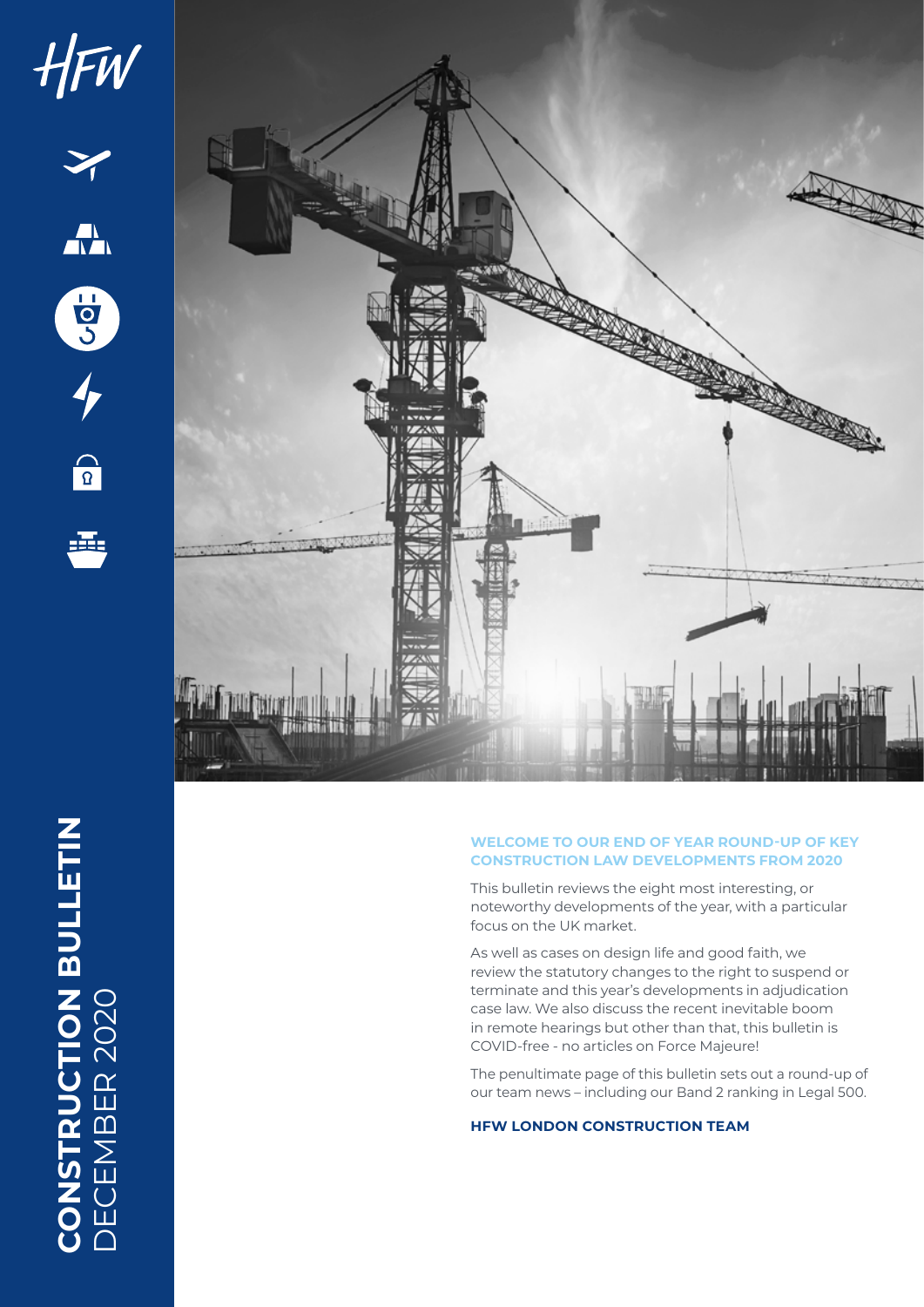

**ROXANNE LANGFORD** ASSOCIATE, LONDON

**"When exercising a discretion under a contract the decision maker should keep a record of how it arrived at its decision''**

# **GOOD FAITH**

**The English courts have, over the past year, considered the circumstances in which a contractual discretion needs to be exercised in good faith.1**

It is well established that there is no general doctrine of good faith in English contract law. However, English law has developed piecemeal solutions in response to problems of unfairness and so the concept of good faith can still affect a commercial contract. One such circumstance is where the contract contains some sort of discretion, in these cases the courts may act to protect parties by implying a type of good faith obligation known as a *Braganza* duty.

#### **What is a** *Braganza* **duty?**

The Supreme Court's leading decision in *Braganza v BP Shipping Ltd<sup>2</sup> ruled* that where a contractual term gives one party under a contract the power to exercise a discretion that affects the interests of both parties, this discretion must not be exercised arbitrarily, capriciously, irrationally, or for an improper purpose. This standard is known as a *Braganza* duty.

*The test for a party exercising a discretion:*

- 1. The decision maker must not take into account matters that it ought not to and must take into account matters that it ought to; and
- 2. the decision maker must not come to a conclusion that no reasonable decision maker could ever have come to.

## **What contractual discretions attract a** *Braganza* **duty?**

In construction contracts it is extremely common to see decision making powers conferred on a specific party. Not every contractual discretion will be subject to a *Braganza* duty and the language of the contract will be an important factor in determining which contractual discretions will be subject to this duty. However, the English courts have given some guidance and the following circumstances could potentially attract a *Braganza* duty (unless there is wording to the contrary).

- A contractor's discretion to suspend works because of the employer's breach of contract.
- A party's discretion to extend time for completion (for example, where contractual processes have not been followed).
- An employer's discretion to approve certain actions of the contractor, such as the appointment of subcontractors or key personnel.
- A party's unilateral discretion in setting or varying the charges or interest rate in a contract.
- A party's discretion to assess and reclaim overpayments.

## **What must I do practically to comply with a** *Braganza* **duty?**

Importantly, a *Braganza* duty does not prevent a decision maker from considering its own interests; instead, it is comparable to putting one's cards face upwards on the table and assessing the decision-making process.

When exercising a discretion under a contract the decision maker should keep a record of how it arrived at its decision, it should record what information it took into account, what information it did not, and it should follow any stipulated contractual processes. Ultimately, there should be some logical connection between the evidence and the reasons for the decision.

## **ROXANNE LANGFORD**

Associate, London **T** +44 (0)20 7264 8475 **E** roxanne.langford@hfw.com

1 *TAQA Bratani Ltd v Rockrose UKSC8 LLC [2020] EWHC 58; Equitas Insurance Limited v Municipal Insurance Limited* [2019] EWCA Civ 718; and *Multiplex Construction Europe Ltd v R&F One (UK) Ltd* [2019] EWHC 3464 (TCC) to name but a few.

<sup>2</sup> *Braganza v BP Shipping Ltd* [2015] UKSC 17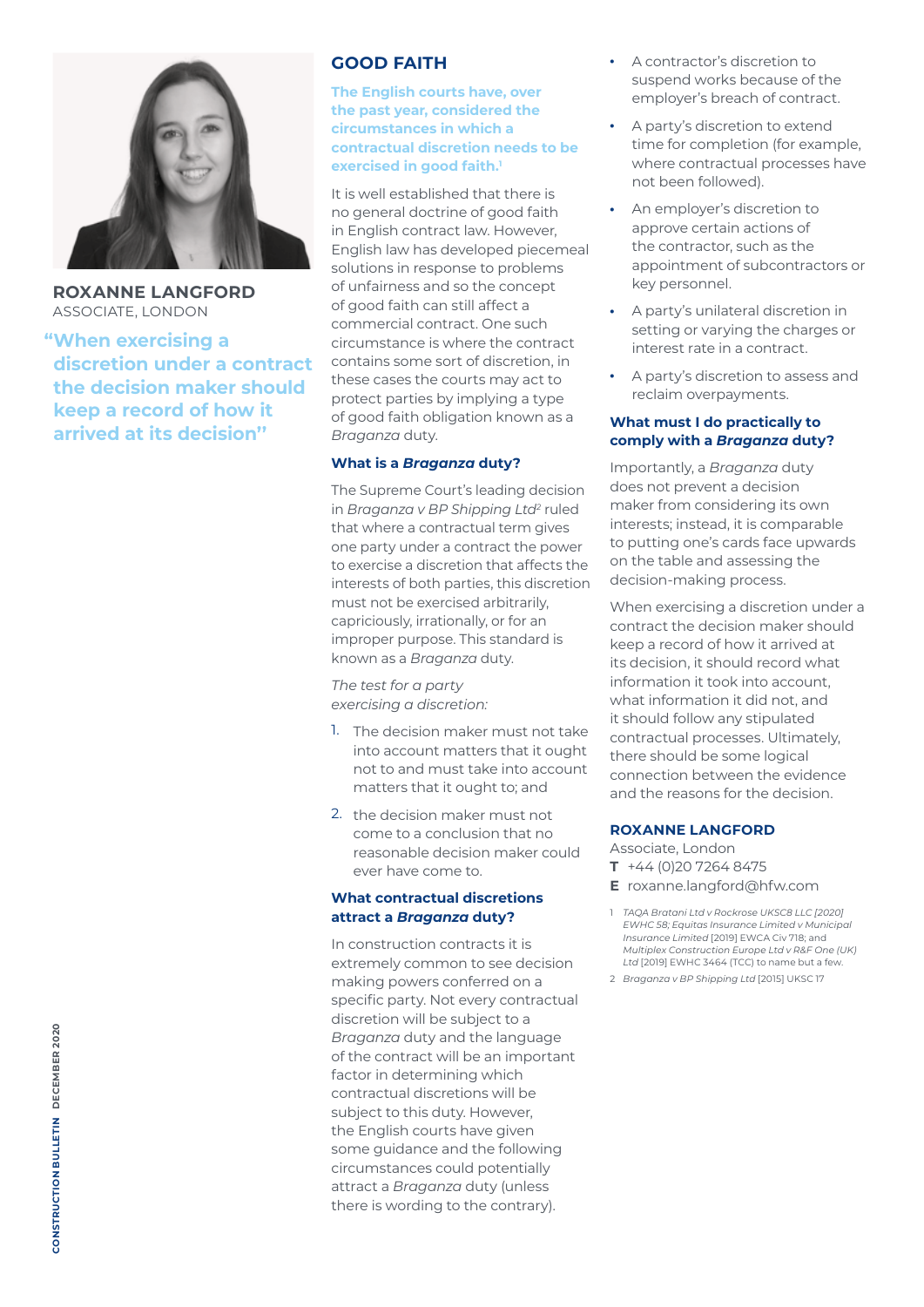## **LITIGATION'S VIRTUAL FUTURE**

**Covid-19 has changed the way litigation is being practiced around the world. Gone are lawyers and clients crammed into rooms for mediations and settlement meetings. Gone are witnesses and experts flying half-way across the world to attend trials. Litigation is now being conducted through a symphony of virtual meetings, mediations and hearings conducted from home.**

We recently represented the claimant in a major offshore infrastructure dispute valued in excess of €140million. The fourteenday adjudication hearing took place entirely virtually through Microsoft Teams. Oral evidence was heard from seventeen witnesses and ten experts on a broad range of areas and specialisms, interspersed with submissions from legal representatives. No one had to leave the comfort of their home and the hearing was extremely successful.

With regard to arbitrations, our construction team will shortly begin an entirely virtual arbitration expected to last two weeks with evidence from seven experts and seventeen witnesses. The claim is valued in excess of £70million. The willingness of both litigants and tribunals to hear claims virtually is increasing and as more virtual hearings are conducted, the clearer the benefits become.

With court proceedings, the Coronavirus Act 2020 has radically expanded the use of video and audio link hearings. Considerably more interlocutory hearings and court trials are taking place virtually, leading to the type of efficiency savings considered further below.

#### **Attendance**

A key practical benefit is that lawyers, witnesses and experts do not need to travel to and from a designated venue each day. Parties' representatives simply log on to their computer from wherever in the world they are. All flight and accommodation costs are eliminated. All non-productive travel time ceases to exist. All venue hire costs are removed.

Virtual hearings are more likely to start on time and there is unlimited flexibility to sit later or start earlier. Moreover, 'rest' days can be incorporated into the schedule which is not usually practical with "in person" hearings with a hired venue.

### **The Hearing**

Another benefit to virtual hearings is the use of electronic bundles. They can facilitate smoother hearings because there is less wasted time, searching for paper documents. Witnesses and experts can instantly be presented with documents displayed on the screen for everyone to view. This focuses everyone's attention on the same document, at the same time, with no distractions.

The virtual hearing can also offer a superior forum for presenting photographs, videos and explaining complex aspects of a case, using different technologies. It is far easier to use interactive spreadsheets, charts and graphics, whilst at the same time highlighting and annotating in real-time, to emphasis particular points. The virtual platform facilitates this easy use of technology, which in-person can be cumbersome.

## **Conclusion**

Virtual hearings have many benefits to non-virtual hearings. They can lead to considerable savings in costs, reduce demands on witnesses and allow greater flexibility in the hearing process itself. They also facilitate the use of technology to present evidence in formats not ordinarily accessible.

There can, of course, be downsides to the process. In person meetings and discussions can provide a degree of flexibility which remote connections lack and there is also the risk of technological breakdown.

It seems that certainly for short hearings and also international matters involving people from different countries, even after people get back to the office remote link-ups will be used far more in the future.

#### **CHRIS PHILPOT**

Senior Associate, London **T** +44 (0)20 7264 8336 **E** chris.philpot@hfw.com



**CHRIS PHILPOT** SENIOR ASSOCIATE, LONDON

**"Litigation is now being conducted through a symphony of virtual meetings, mediations and hearings conducted from home."**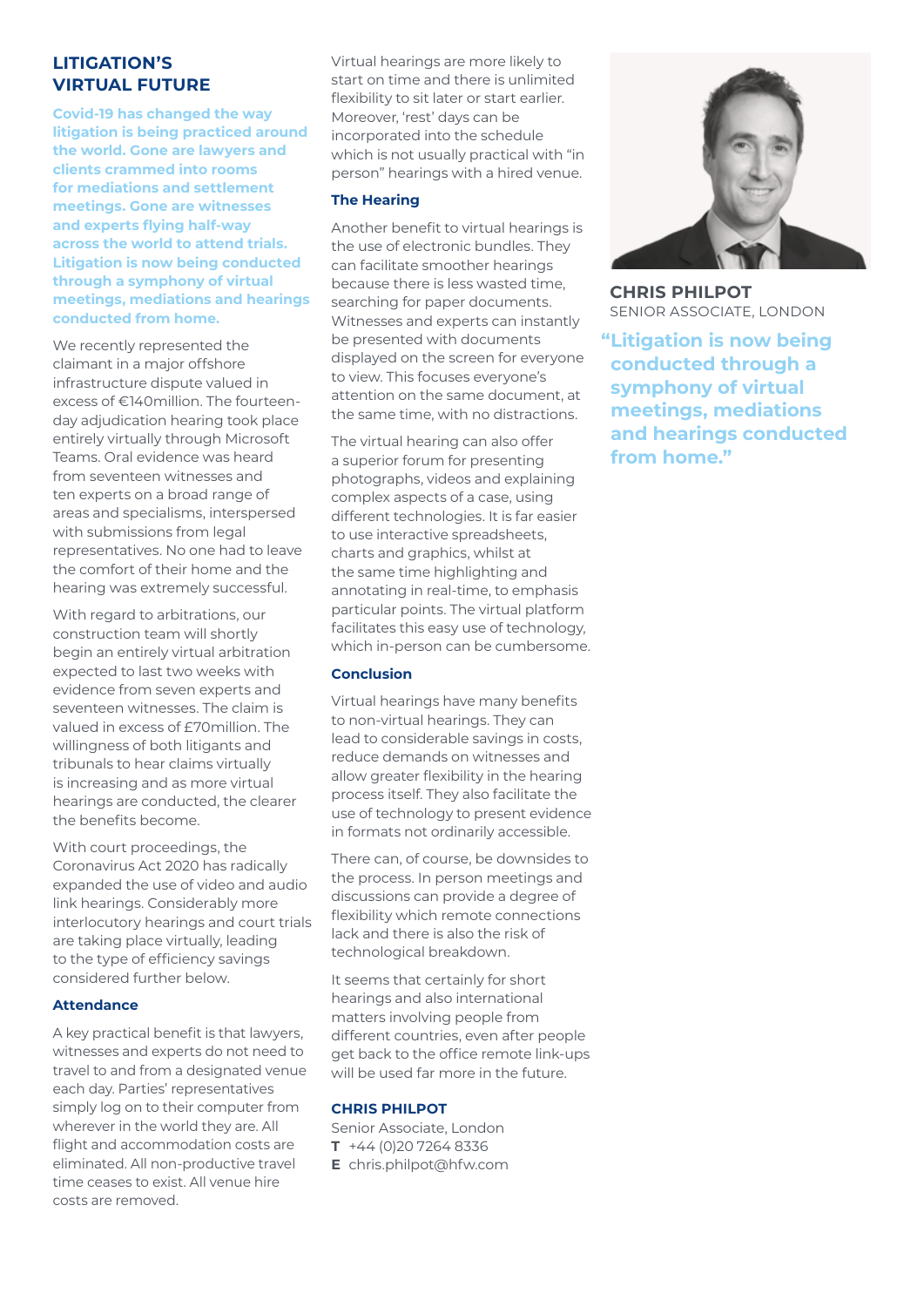

**CHRIS UTTON** ASSOCIATE, LONDON

**"The case illustrates the importance of clearly defining the contractual design requirements to ensure consistency across the legal and technical aspects of a contract."**

## **DESIGN LIFE**

**The decision in** *Blackpool Borough Council v VolkerFitzpatrick Limited1* **provided useful guidance on design life obligations in construction contracts, with reference to the Supreme Court's decision in**  *Højgaard v E.ON2***.**

### **Background**

The case, involving Blackpool Borough Council (BBC) and VolkerFitzpatrick Limited (VFL), concerned a new tram depot, designed and built by VFL under a modified NEC3 contract. The depot, finished in 2011, is located 40 metres from the sea and subject to harsh environmental conditions.

In 2015, BBC alleged that elements of the depot were corroding prematurely and did not meet the contractual design life obligations. VFL disputed this and argued that BBC had failed to maintain the depot correctly.

## **Meaning of Design Life**

There was no contractual definition of "design life" so the Court referred to two British Standards. It is worth noting the principles the judge drew from the British Standards. The first mentions a definition of design life *"as the service life intended by the designer"*. The second suggests service life should account for necessary maintenance and discusses *"design working life"* as being the period *"with anticipated maintenance, but without major repair being necessary"*.

Applying these principles, the judge held that, *"It cannot realistically be thought that a structure should be intended to be maintenance free for the whole of its design life, whereas it can reasonably be assumed that it ought not to need major repairs over that period."* In addition, the distinction between maintenance and major repair is one of fact and degree *"limited to maintenance which is not 'non-standard' or not 'unusually onerous'"*.

#### **Application in the Case**

The distinction between maintenance and major repair was particularly relevant when it came to the protective coating applied to certain parts of the steelwork. Would the steelwork achieve its twenty

five-year design life in circumstances where there was a loss of the protective coating irrespective of the underlying steelwork being able to perform its structural function?

BBC argued that the twenty fiveyear design life obligation applied to the whole component, including the protective coating. Therefore, any requirement for major repairs to the coating would amount to a failure to achieve the design life. However, the judge disagreed and held the primary factor in determining design life was the ability of the steelwork to fulfil its structural function.

The judge agreed with Lord Neuberger's view in Højgaard that the design life obligation is not an absolute warranty of actual performance. The test will require an assessment of whether the design is capable of achieving its design life. That assessment, in itself, does not turn on reasonable skill and care – and in that sense involves strict liability. However, it will be judged by reference to the sufficiency of the design, rather than being a more general performance warranty.

## **Conclusion**

The case illustrates the importance of clearly defining the contractual design requirements to ensure consistency across the legal and technical aspects of a contract. In addition, the case expands on Lord Neuberger's interpretation of design life in *Højgaard*, and suggests that going forward the distinction between major repair and routine maintenance will be key when a court considers its meaning.

## **CHRIS UTTON**

Associate, London

- **T** +44 (0)20 7264 8059
- **E** chris.utton@hfw.com
- 1 *Blackpool Borough Council v VolkerFitzpatrick Limited & others* [2020] EWHC 1523 (TCC)
- 2 *MT Højgaard A/S v E.ON Climate and Renewables UK Robin Rigg East Ltd & another* [2017] UKSC 59  $RID 477$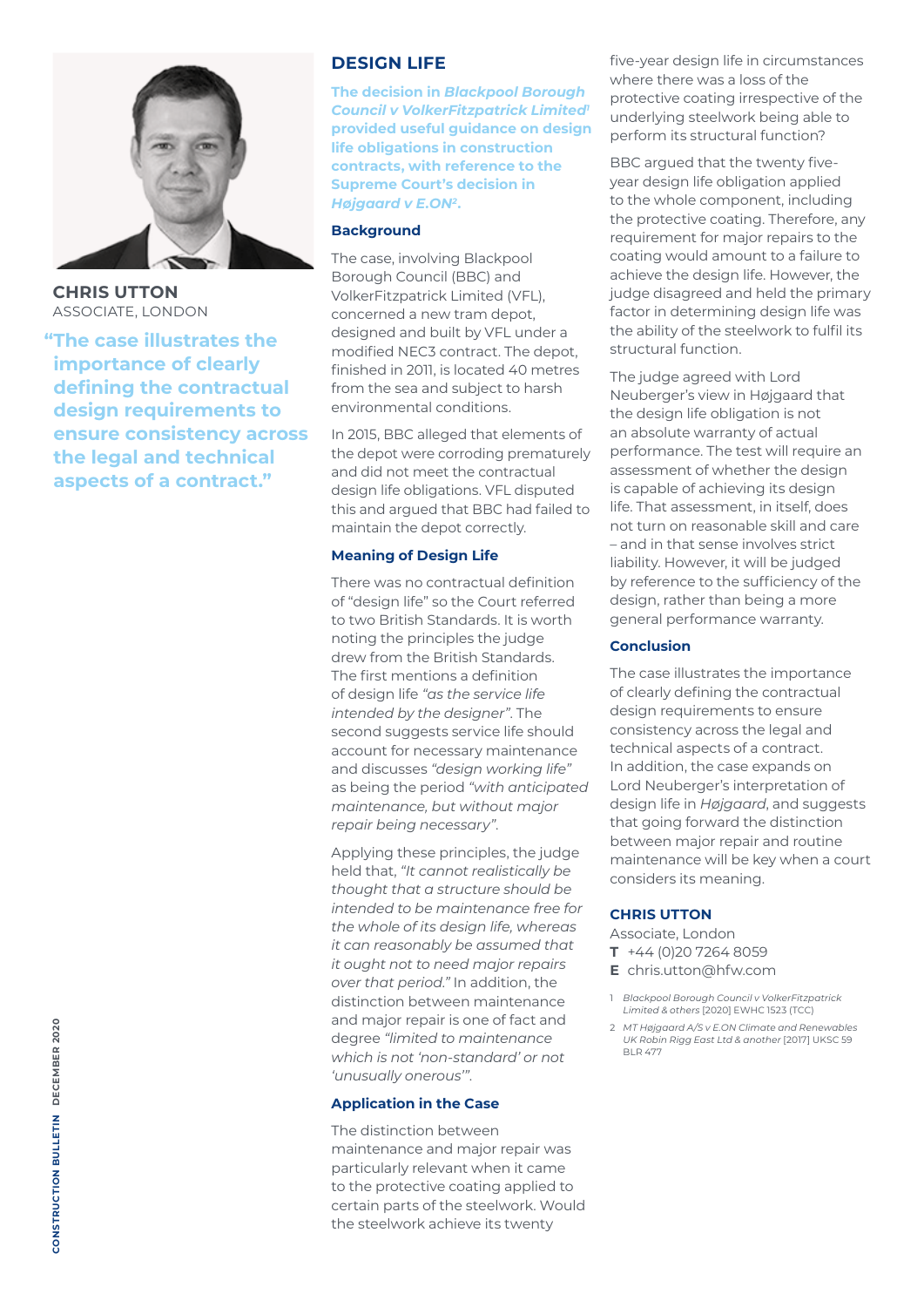## **EXPERTS AND CONFLICTS OF INTEREST**

**Choosing the right forensic expert is a key issue for any party involved in a construction dispute. For this reason, companies can get very proprietorial about the experts they use. This led to one disgruntled party seeking an injunction in a TCC case decided earlier this year.**

In recent years, the market for expert services has become increasingly concentrated, with a relatively small number of international consultancies dominating the market. Such firms undoubtedly provide an excellent service but, inevitably, they are under commercial pressure to act for as many players in the industry as possible.

In the construction industry, a single project can spawn multiple disputes. As such, the question is not whether a consultancy can act on multiple cases, but whether it can act both for and against the same party. This issue arose earlier this year in the TCC case *A* v *B*,<sup>1</sup> where the developer of a petrochemical plant (employer) sought an injunction to prevent a consultancy firm acting for another party.

The contractor building the plant had started an arbitration against the employer. To defend the contractor's claim, the employer appointed an expert from the consultancy firm. The employer also had a potential third party claim against a separate EPCM contractor who had produced designs for the project, thus passing on the contractor's delay claim. The EPCM contractor, itself started a second arbitration against the employer and appointed its own team of experts using the same international consultancy.

The employer therefore found itself relying on a delay expert from the consultancy firm in the first arbitration while, at the same time, other experts from the same consultancy were assisting the EPCM contractor in the second arbitration. The employer, suitably unimpressed sought an injunction to prevent the consultancy's experts acting against it. The consultancy defended its

actions on the basis that different experts were involved, based in different offices with appropriate information barriers in place.

This illustrates an interesting development in the market for expert services. Traditionally, many expert consultancy firms have tended to refuse instructions to act against established clients, not because there is a conflict of interest, but to preserve valuable commercial relationships. However, new commercial considerations may have arisen such that these firms (often nowadays owned by private equity investors), perhaps now take a more hardnosed, and arguably short-term, view.

In the circumstances, it is perhaps unsurprising that the TCC found that *"a clear relationship of trust and confidence arose [between the consultancy and the employer], such as to give rise to a fiduciary duty of loyalty"* and granted an injunction preventing the consultancy acting against the employer.

The consultancy may have been correct that the individual expert him/ herself was not conflicted because it is the individual expert who gives evidence and expresses their opinion – not the company that employs them. However, in practice, expert work (especially delay and quantum) on large cases involves comparatively limited personal opinion evidence. Instead, it often entails the presentation of delay analyses or auditing cost figures, which can often be a team endeavour. Perhaps reflecting this practice, the TCC also held that the duty of loyalty extended not just to the individual expert but to the wider company for which they worked. This will no doubt influence how the market for forensic expert services operates in future and it will be fascinating to see how the market adapts.

#### **NICK VILJOEN**

- Associate, London **T** +44 (0)20 7264 8853 **E** nick.viljoen@hfw.com
- 1 [2020] EWHC 809 (TCC).



**NICK VILJOEN** ASSOCIATE, LONDON

**"a clear relationship of trust and confidence arose, such as to give rise to a fiduciary duty of loyalty"**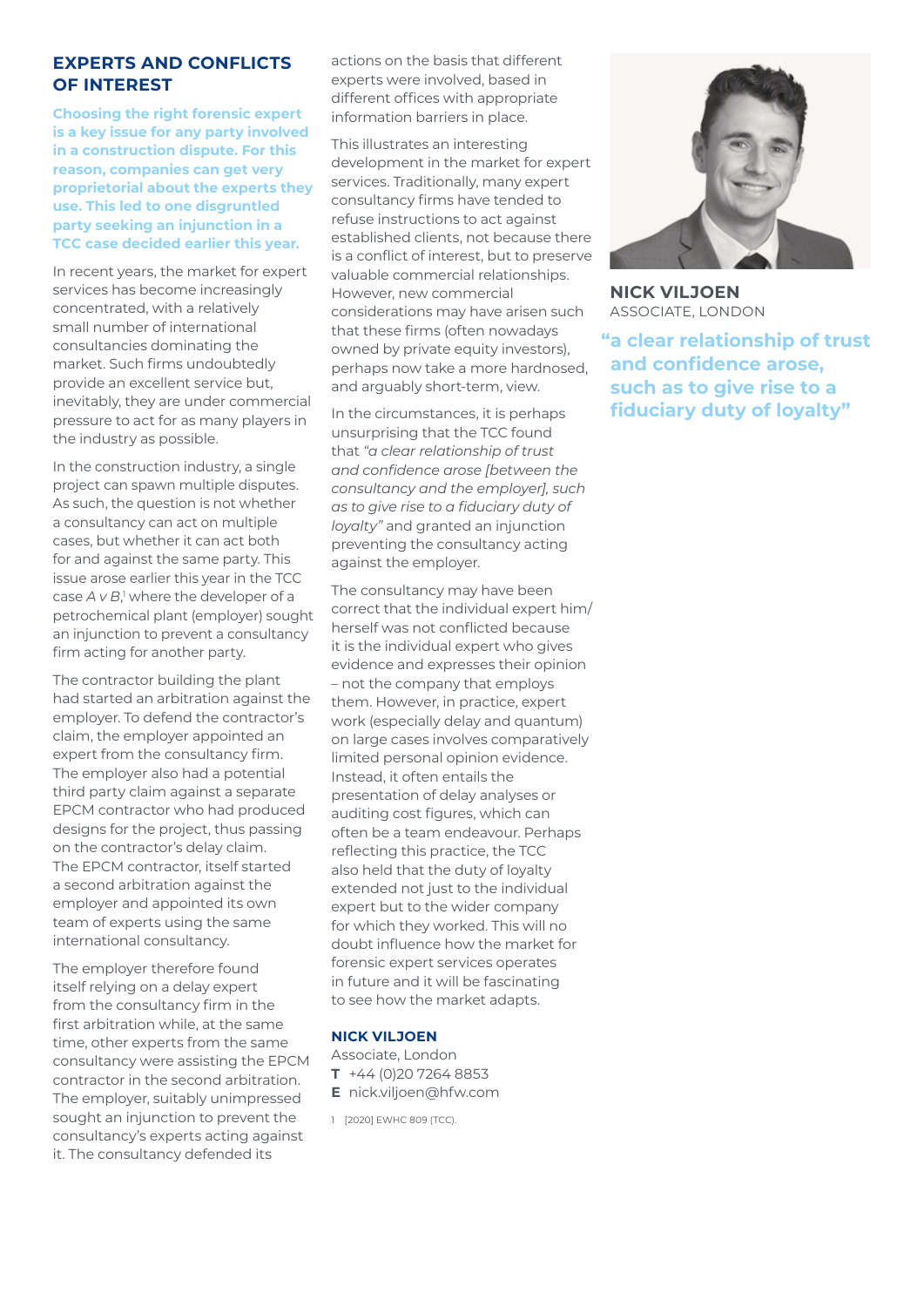

**RICHARD BOOTH** PARTNER, LONDON



**DANIEL JOHNSON** ASSOCIATE, LONDON

**"While following Bresco, a company in liquidation has a right to adjudicate, it may face significant hurdles in enforcing an adjudicator's decision."**

**In this adjudication case law update we have selected our pick of noteworthy English adjudication cases from 2020, flagging the key takeaways for the construction industry.**

### **Insolvency and adjudication**

The most talked about adjudication case of 2020 was undoubtedly the Supreme Court case of *Bresco v*  Lonsdale<sup>1</sup>. Our full briefing on that case can be read here<sup>2</sup>. In summary, Bresco (a company in liquidation) sought to commence adjudication against Lonsdale under the Housing Grants, Construction and Regeneration Act 1996 (as amended) (the Act). Lonsdale asserted that the adjudicator had no jurisdiction as a result of the rules on insolvency set-off (a mandatory and automatic set-off of cross-claims between a company in liquidation and each of its creditors). Lonsdale therefore sought an injunction preventing the adjudication from progressing.

The Supreme Court, over-turning the decisions of the Court of first instance and Court of Appeal, found that a company in liquidation *does* have the right to adjudicate under the Act. However, an important part of the Supreme Court's reasoning was that while a Court may ultimately decline to enforce an adjudicator's decision, due to a lack of adequate security from the insolvent party to cover the costs of any subsequent proceedings or cross-claim, this did not preclude the insolvent party's right to adjudicate. The rationale to this approach is that adjudication is an important specialist form of dispute resolution that should be available to liquidators and the Court is well placed to assess whether adequate security is available at the enforcement stage. This brings us neatly on to our next case…

## *John Doyle v Erith3*

John Doyle was a company in liquidation and was seeking enforcement of an adjudicator's award of approximately £1.2 million, relating to its final account for

hard landscaping works at the 2012 Olympic Park. The central question considered by the Court was: *In what circumstances will a company in liquidation be entitled to summary judgment on a valid adjudicator's decision?*

Fraser J, following *Bresco* and the case of *Bouygues v Dahl Jensen4*, summarised the 5 principles to be applied when considering an application for summary judgment on an adjudication decision in favour of a company in liquidation<sup>5</sup>. These were:

- 1. Whether the dispute in respect of which the adjudicator has issued a decision is one in respect of the whole of the parties' financial dealings under the construction contract in question, or simply one element of it.
- 2. Whether there are mutual dealings between the parties that are outside the construction contract under which the adjudicator has resolved the particular dispute.
- 3. Whether there are other defences available to the defendant that were not deployed in the adjudication.
- 4. Whether the liquidator is prepared to offer appropriate undertakings, such as ringfencing the enforcement proceeds, and/or where there is other security available.
- 5. Whether there is a real risk that the summary enforcement of an adjudication decision will deprive the paying party of security for a cross-claim.

In respect of principle (1), Fraser J explained that to be enforceable, the decision would have to be in respect of all the parties' financial dealings under the construction contract. "Smash and grab" adjudication will therefore rarely, if ever, be enforceable by way of summary judgment by a company in liquidation.

In respect of principles (4) and (5), Fraser J explained that these expressed the same principle from Bresco, that adequate security would have to be provided by the company in liquidation. Fraser J referred to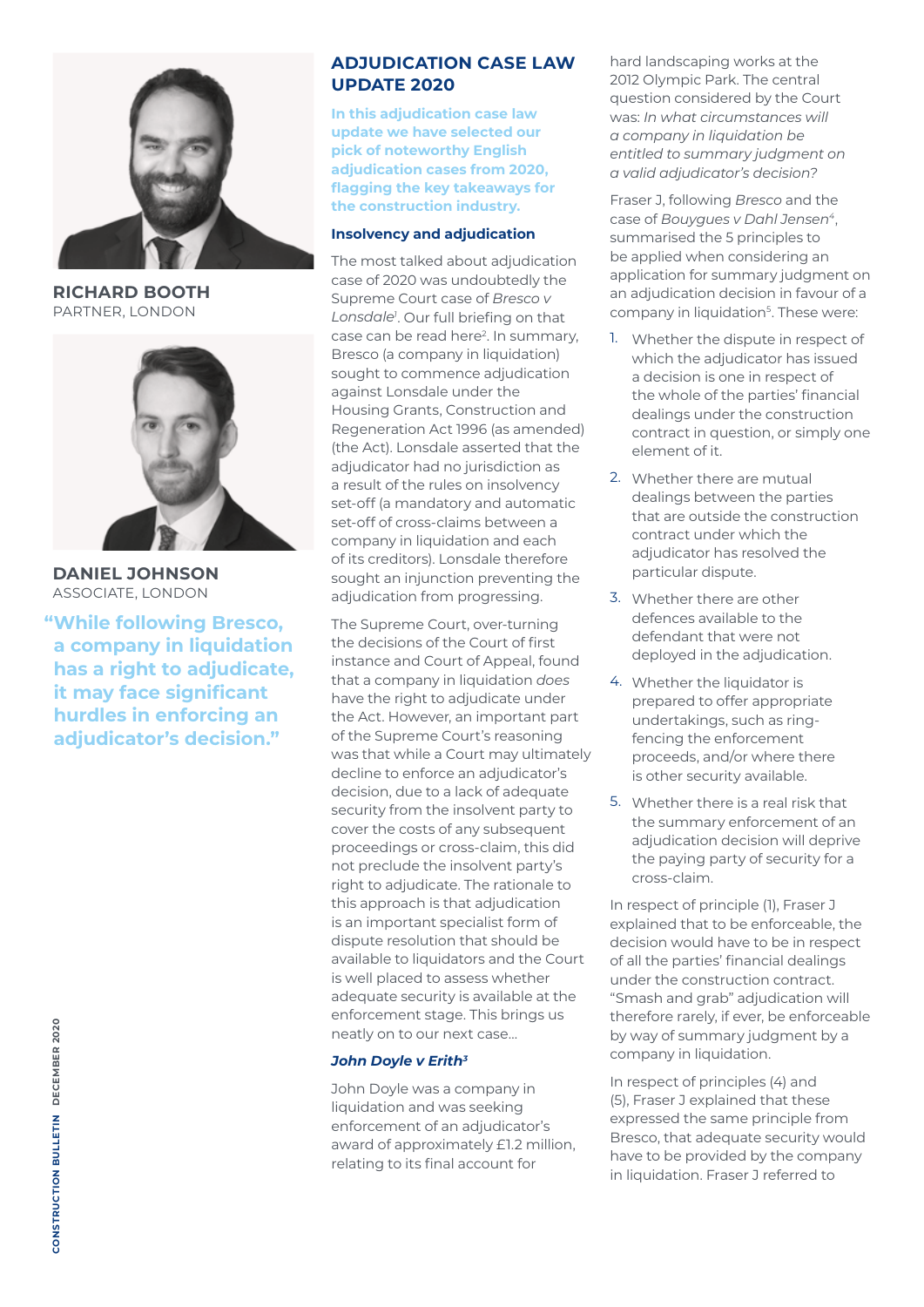the three mechanisms of security previously considered by the court in the case of *Meadowside v Hill Street Management*, *6* citing these as a nonexhaustive list of the type of security that could be provided, being:

- Undertaking by liquidators;
- Third party guarantee or bond; and
- ATE insurance.

Fraser J stressed the importance that the security offered by the company in liquidation had to cover both (i) the principal sum being enforced under the adjudicator's decision and (ii) any adverse costs orders of subsequent litigation. If there was no such security, the "pay now, argue later" ethos of adjudication is undermined, as there would be no mechanism to "argue later" in order to undo the "pay now". Fraser J found that John Doyle had failed to provide adequate security and its application for summary judgment therefore failed.

## **Comment**

Unless an adjudicator's decision deals with all the outstanding matters between the parties and adequate security is provided, then a company in liquidation will not be able to enforce the decision. So while following *Bresco*, a company in liquidation has a right to adjudicate, it may face significant hurdles in enforcing an adjudicator's decision.

## **When is a new expert report a new dispute?**

In *MW High Tech (MW) v Balfour Beatty (BB)7* , MW (the contractor) sought to resist enforcement of an adjudicator's decision in favour of BB (the subcontractor), awarding a 282 day extension of time under a JCT D&B Subcontract, 2011 Edition. MW argued that under the subcontract, it was entitled to 16 weeks to assess any delay claim<sup>8</sup>. As BB had served a new delay report on MW 8 days prior to starting the adjudication, MW argued that *no dispute* capable of referral to adjudication had crystallised.

The Court stated that the relevant question was *"whether additional information, objectively assessed, gave rise to a new claim"* and that this is a *"matter of fact and degree"* in any given case. On the facts, the Court found that the delay report did not amount to a fresh notification, as while the delay analysis was updated, the report relied on materially the same delay events that had previously been notified. The decision was therefore enforced.

## **Comment**

Parties often obtain expert reports in preparation for construction disputes. This case, while specific to adjudication and highlighting that each case will turn on its facts, is a useful reminder that when serving an expert report prior to escalating a dispute, it is important to not materially digress from grounds previously relied upon, to avoid jurisdictional challenges on grounds that the new expert report meant there was an "uncrystallised" dispute.

## **Get your timing right!**

The case of *Lane End Developments v Kingstone Civil Engineering9* is a cautionary tale about the importance of following the correct formalities when commencing a dispute (in this case, an adjudication). The adjudication was commenced by Kingstone under the Scheme<sup>10</sup>, which requires that a party must first give a notice of adjudication to the other party, and the referring party shall then make the request to appoint an adjudicator<sup>11</sup>. Unfortunately for Kingstone it made its request to appoint an adjudicator *before* it served its notice of adjudication. On this basis, the Court had little choice but to find that Kingstone had failed to follow the threshold requirements to validly appoint the adjudicator and the enforcement proceedings were dismissed.

During the hearing, Kingstone sought to argue that Lane End had waived its right to challenge the adjudicator's jurisdiction via its participation in the adjudication. The Court's findings in response to this were clear. The threshold requirements for the appointment of an adjudicator are so fundamental to the process that they cannot be waived.

#### **Comment**

The message from this case is simple: when commencing a dispute, get the procedure right! This case was in the context of an adjudication under the Scheme, but this principle applies to all forms of dispute resolution.

#### **RICHARD BOOTH**

Partner & Adjudication Society Chair 2019/20, London **T** +44 (0)20 7264 8385

**E** richard.booth@hfw.com

## **DANIEL JOHNSON**

#### Associate, London

- **T** +44 (0)20 7264 8064
- **E** daniel.johnson@hfw.com
- 1 Bresco Electrical Services Limited (in liquidation) v Michael J Lonsdale (Electrical) Limited [2020] UKSC 25.
- 2 https://www.hfw.com/downloads/002193-HFW-Supreme-Court%20blesses-use-of-adjudication-inconstruction-disputes.pdf
- 3 John Doyle Construction Ltd (in liquidation) v Erith Contractors Ltd [2020] EWHC 2451 (TCC).
- 4 Bouygues (UK) Ltd v Dahl Jensen (UK) Ltd [2000] EWCA Civ 507.
- 5 John Doyle, para 54.
- 6 Meadowside Building Developments Ltd v 12-18 Hill Street Management Company Ltd [2019] EWHC 2651 (TCC).
- 7 MW High Tech Projects UK Limited v Balfour Beatty [2020] EWCH 1413 (TCC).
- 8 JCT D&B Subcontract 2011, clause 18.2.
- 9 Lane End Developments Construction Limited v Kingstone Civil Engineering [2020] EWHC 2388 (TCC).
- 10 Scheme for Construction Contracts (England and Wales) Regulations 1988 (the Scheme).
- 11 Paragraph 2(1) of the Scheme.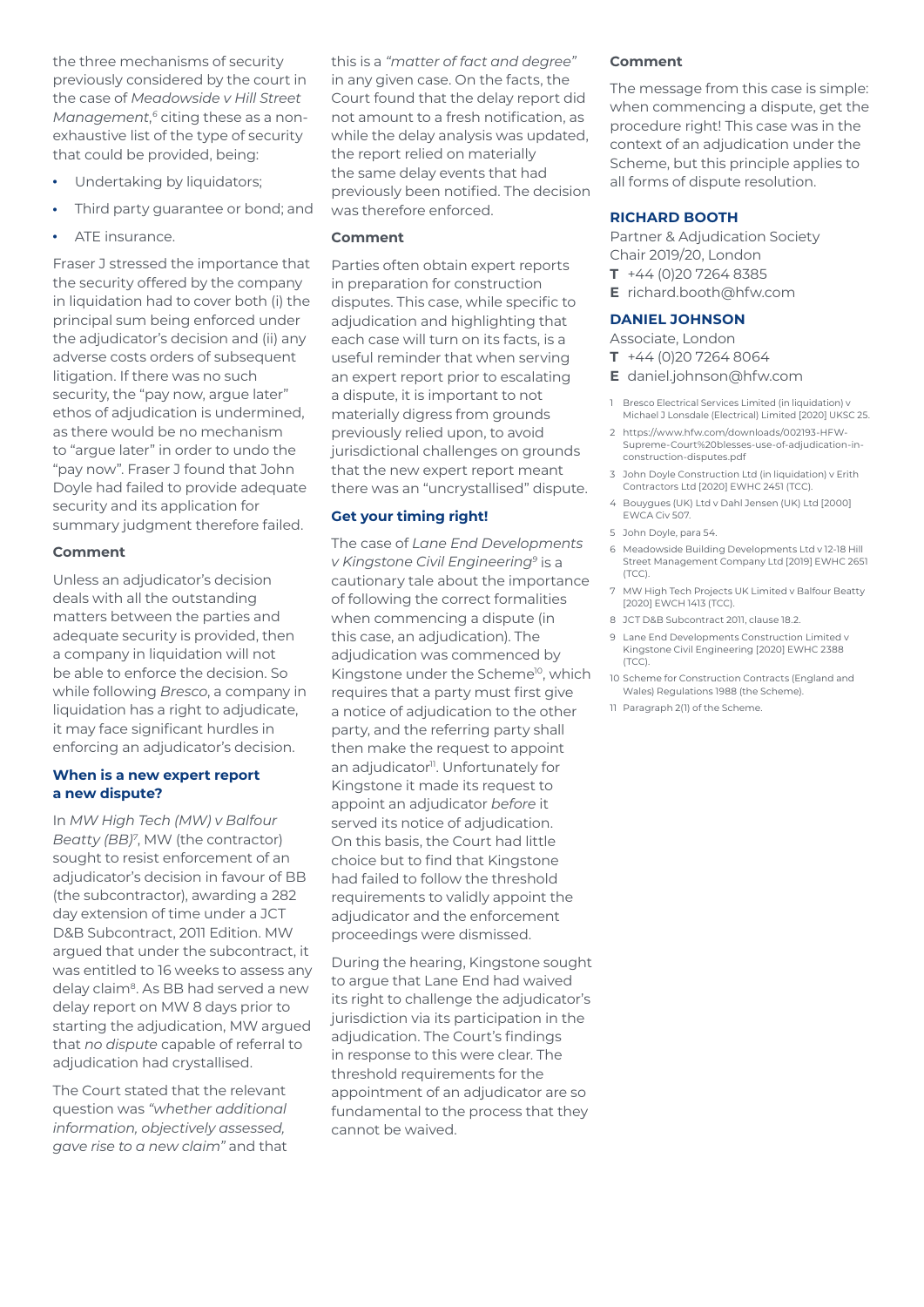

**KATHERINE DORAN** SENIOR ASSOCIATE, LONDON

**"a failure to make disclosure does not necessarily lead to automatic removal of the arbitrator"**

## **HALLIBURTON COMPANY V CHUBB BERMUDA INSURANCE LTD: THE OPTICS OF ARBITRATOR BIAS**

**The landmark decision of the UK Supreme Court in** *Halliburton v Chubb* **has brought some welcome clarification to the obligation on arbitrators to disclose multiple overlapping appointments to avoid concerns of perceived partiality and bias.**

#### **Background**

The case concerned the Deepwater Horizon oil spill in the Gulf of Mexico in 2010. Halliburton commenced an arbitration against its insurer, Chubb, and Mr Rokison QC - one of Chubb's proposed candidates - was appointed chair by the High Court.

Before accepting his appointment, Mr Rokison disclosed to Halliburton that he had previously been involved in arbitrations involving Chubb, including two pending references. During the arbitration Halliburton learnt of Mr Rokison's subsequent appointment in two overlapping arbitrations both arising from the Deepwater Horizon incident; one of which had not been disclosed to Halliburton. Halliburton questioned the arbitrator's impartiality and requested he resign. Chubb refused to consent to any resignation so Halliburton commenced court proceedings to remove Mr Rokison.

#### **First Instance and Court of Appeal**

In dismissing Halliburton's claim, the Judge at first instance applied the common law test for apparent bias and determined that there were no justifiable doubts about the chair's impartiality. Consequently, Mr Rokison was not required to make further disclosure.

The Court of Appeal affirmed this decision. However, they found that whilst the arbitrator did not act improperly in discharging his duties, he should have disclosed his subsequent appointment to Halliburton at the relevant time. Nevertheless, that failure did not justify his removal.

## **Supreme Court**

To determine whether an arbitrator was impartial the Supreme Court (i) applied the objective common law

test of the fair-minded and informed observer and (ii) took into account the facts of the particular case and the particular characteristics, custom and practices of the relevant field of international arbitration.

The Supreme Court agreed with the Court of Appeal that where the fair minded and informed observer would conclude that was a real possibility of bias, the arbitrator *will*  be under a legal duty to disclose such appointments. However, a failure to make disclosure does not necessarily lead to automatic removal of the arbitrator, but is rather a factor that the fair-minded and informed observer would consider when making a determination.

In summary, the Supreme Court found Mr Rokison QC had breached his legal duty of disclosure of the subsequent arbitrations. However, applying the common law test, and taking into account the relevant facts known at the time of the application for removal, the Supreme Court decided that the arbitrator should nevertheless not be removed.

## **Comment**

The decision provides a timely reminder of the importance of maintaining public confidence in the impartiality of arbitrators. From a practical perspective, the decision helpfully clarifies when an arbitrator has a legal duty to disclose appointments.

It should not be forgotten that the decision focuses on a relatively narrow situation where there are multiple overlapping appointments. Therefore the current scope of an arbitrator's disclosure obligations in other potential conflict situations arguably remains unclear.

Nevertheless, given the attention that this decision has received, we suspect it is likely to result in greater transparency and disclosure by arbitrators of past, present and anticipated future appointments to avoid Halliburton-type proceedings, which must be a positive outcome.

## **KATHERINE DORAN**

Senior Associate *(Scots Qualified)*, London

- **T** +44 (0)20 7264 8110
- **E** katherine.doran@hfw.com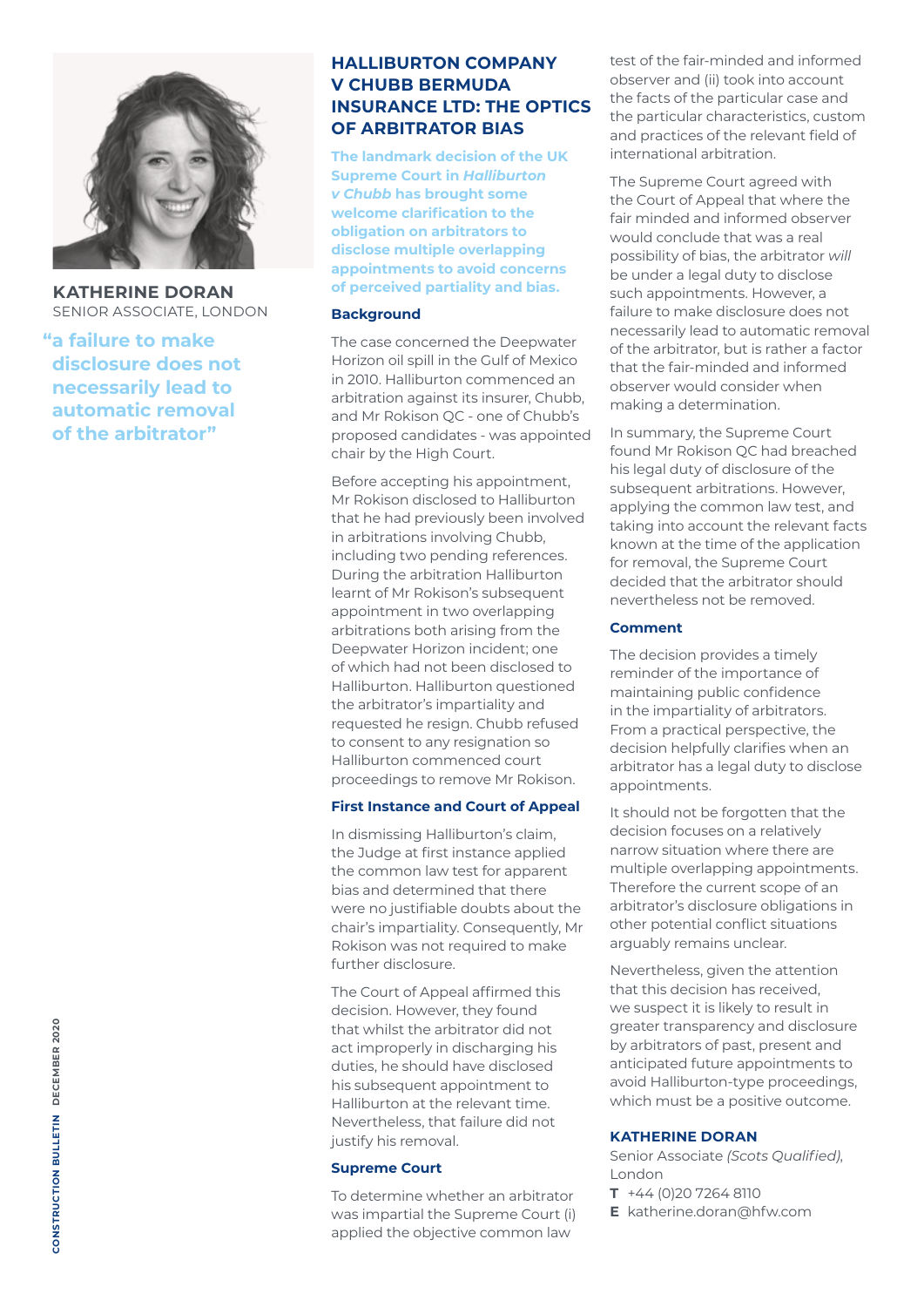## **OMITTING WORK FROM SCOPE**

**Parties to construction contracts will often ask whether they can omit work and give it to a different contractor. This issue comes up frequently, and as is often the case, the answer is "it depends". It depends on what it says in the contract.** 

The Scottish Outer House decision of Lord Tyre in *Van Oord UK v Dragados UK1* provides useful guidance to parties trying to assess whether work can be lawfully omitted, and confirms the applicable legal principles.

#### **Background**

Dragados subcontracted Van Oord under an NEC Option B contract, to carry out soft dredging works for the Aberdeen Harbour Expansion Project. During the course of the project, Dragados instructed omissions from Van Oord's scope, and transferred that work to other subcontractors. The question for the Court was whether this was a breach of the subcontract.

#### **The Decision**

Lord Tyre applied the principles set out in TCC decision *Abbey Developments v PP Brickwork.2* Although the decision largely confirms the previous legal position, it is helpful nonetheless, particularly because *Abbey Developments* was never reported in an official law report.

The case confirmed there is no principle of law which debars an employer from omitting work and giving it to another contractor. It is simply a matter of contractual interpretation as to whether the contract bestows such a power on the employer.

Lord Tyre reiterated that a contract for execution of works confers on the contractor (or subcontractor in this case) both a duty to carry out the work and a corresponding right to complete the works. He held that clear words were needed in the contract to entitle an employer to omit work and have it done by someone else.

The subcontract in this case expressly permitted the contractor to omit and redistribute the subcontractor's work if the contractor received a corresponding instruction under the main contract. However, there was no corresponding instruction for the transfers made.

Lord Tyre considered it significant that the parties expressly provided for a particular situation where the contractor was entitled to give an instruction to omit and transfer work. He said this raised an inference that in *other* circumstances, the contractor was not so entitled. He held that the subcontract did not contain clear words permitting the contractor to omit works and award them to another subcontractor, save in the narrow circumstances expressly provided, and therefore Dragados was in breach.

#### **Principle behind the Decision**

The principle behind *Van Oord* and *Abbey Developments* is that omissions clauses must be used for the purpose they were intended – i.e. to omit work no longer required. They must not be used to circumvent the basic bargain struck by the parties. As in *Van Oord*, they cannot be used (absent very clear wording) to effectively re-tender the works by omitting work and giving it to another, cheaper, contractor. They also cannot be used to effectively terminate the contract by omitting all of the remaining works (see *Stratfield Saye v AHL Construction3*).

*Van Oord* is a reminder to parties who consider there is a possibility they will want to omit substantial portions of the awarded scope of work, that they must ensure their contract is drafted to cater for this eventually (and if necessary for awarding the work to third parties).

#### **JOANNE BUTTON**

- Associate, London
- **T** +44 (0)20 7264 8399
- **E** joanne.button@hfw.com
- 1 [2020] CSOH 87
- 2 [2003] EWHC 1987 (TCC)
- 3 [2004] EWHC 3286 (TCC)



**JOANNE BUTTON** ASSOCIATE, LONDON

**"clear words were needed in the contract to entitle an employer to omit work and have it done by someone else."**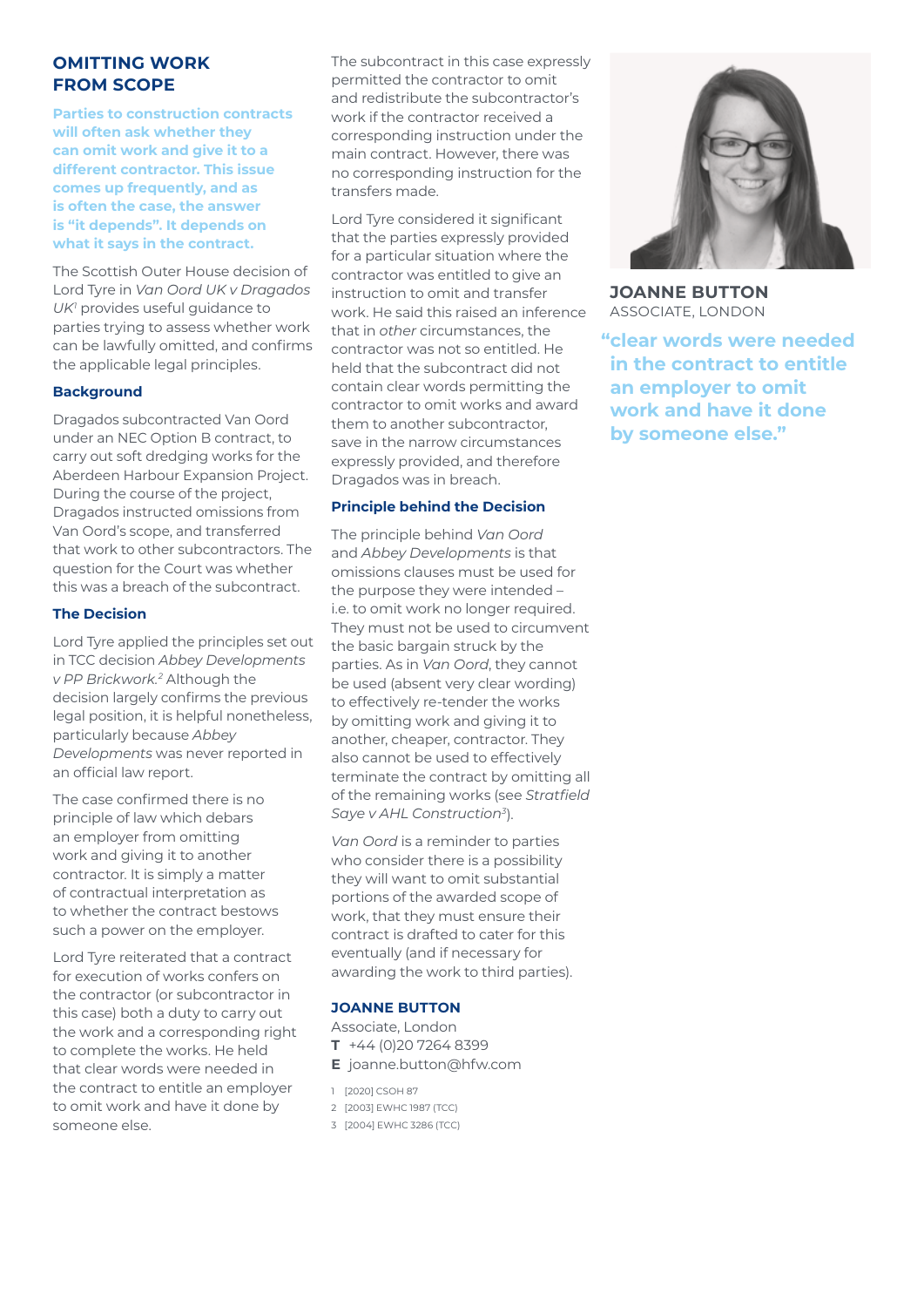

**ANDREW ROSS** ASSOCIATE, LONDON

**"The Act includes various restrictions on the exercise of contractual termination rights."**

## **TERMINATION: CONTRACTUAL RIGHTS CURTAILED**

**New legislation restricts the rights of parties to construction contracts to terminate or even suspend works. Consequently, even if your contract says you can terminate or suspend, you may not be able to exercise this right. These reforms are likely to lead to significant changes to how parties operate their contracts and credit lines.**

We discussed these reforms in detail in a lengthy article earlier this year<sup>1</sup> and now set out a review of the key points.

## **Background**

The Corporate Governance and Insolvency Act 2020 was introduced to give parties 'breathing space' when they experience economic difficulties to give them an opportunity to trade out of insolvency. The Act includes various restrictions on the exercise of contractual termination rights.

#### **What restrictions have been introduced?**

The Act applies to suppliers/ contractors supplying goods and services to insolvent companies. It imposes three restrictions on their rights to terminate or suspend that supply.

- 1. Contractors cannot exercise contractual rights, triggered by insolvency, including termination rights.
- 2. During the insolvency period, contractors cannot exercise termination rights that accrued before the start of the insolvency period.
- 3. Contractors cannot make further supply conditional on paying outstanding sums that fell due before the insolvency period.

The Act defines the "insolvency period". Its precise duration depends on the form of insolvency procedure.

## **Exceptions to the restrictions**

The new restrictions will not apply in two situations:

- If the contractor and insolvency practitioner agree to terminate the contract.
- If a court rules the restrictions would cause the contractor "hardship". The act does not define "hardship". Logically, it would seem that it must be more than the conventional difficulties associated with supplying an insolvent company.

## **Ambiguities**

Allowing insolvent firms to continue trading risks prejudicing their suppliers. To address this, suppliers retain rights to terminate/ suspend for non-payment after the insolvency occurs. Striking this balance, has led to nuances and ambiguities in the restrictions.

## **Practical steps**

Termination and suspension are critical contractual levers. Previously, we suggested a number of practical steps that contractors may wish to take to preserve those so far as possible in light of the Act. Examples include:

**Before insolvency –** Monitor cash flow and credit lines closely. Contractors may wish to act quickly to exercise termination rights if insolvency is imminent.

**After insolvency –** Terminating during this period may still be possible but may be a high-risk strategy. See our previous blog for a full discussion.

**Future Contracts - Contractors** may wish to seek shorter payment periods and express rights to terminate immediately in the event of any non-payment.

## **ANDREW ROSS**

Associate, London

- **T** +44 (0)20 7264 8048
- **E** andrew.ross@hfw.com
- 1 https://www.hfw.com/Termination-Contractual-Rights-to-Terminate-Curtailed-August-2020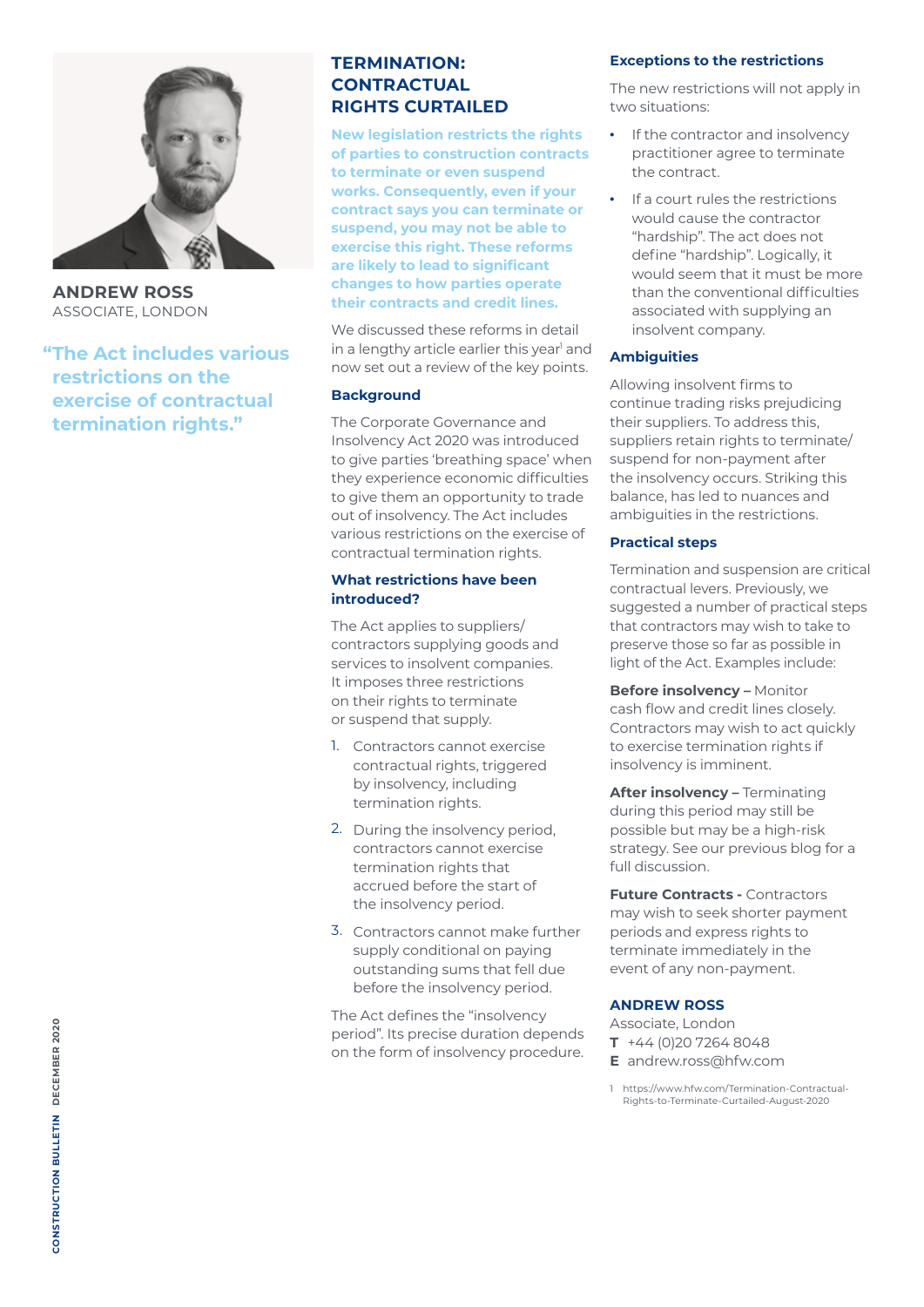## **OUR TEAM NEWS**

We have had a busy year, which in common with everyone else has been challenging and unpredictable.

The move to remote working was easier than any of us expected when first imposed, but as the year progressed, we were reminded of the many benefits of working in an office.

We have also had a number of cases where the final hearing was conducted remotely; see Chris Philpot's article about our positive experiences.

Our key news from the year:

- The team was ranked Band 2 for Contentious Construction and Band 3 for Non-Contentious Construction in Legal 500.
- We welcomed two new associates to the team who came to us from other construction practices. Andrew Ross joined in January this year and Chris Utton in February.
- We welcomed Roxanne Langford into the team. Roxanne completed her training contract at HFW in September, whereupon she joined us as a newly qualified solicitor.
- Richard Booth was chairman of the Adjudication Society this year and in October hosted the Society's first (and hopefully only) virtual conference.
- Ben Mellors continued in his role with the Technology and Construction Solicitors Association, being re-elected to the board in November.

HFW's construction law team is one of the UK's leading specialist practices. We have a particular focus on large infrastructure, transport and energy projects. The London team not only works on projects in the UK and continental Europe but also further afield - especially the Middle East, where we work closely with our local Dubai and Kuwait construction teams.